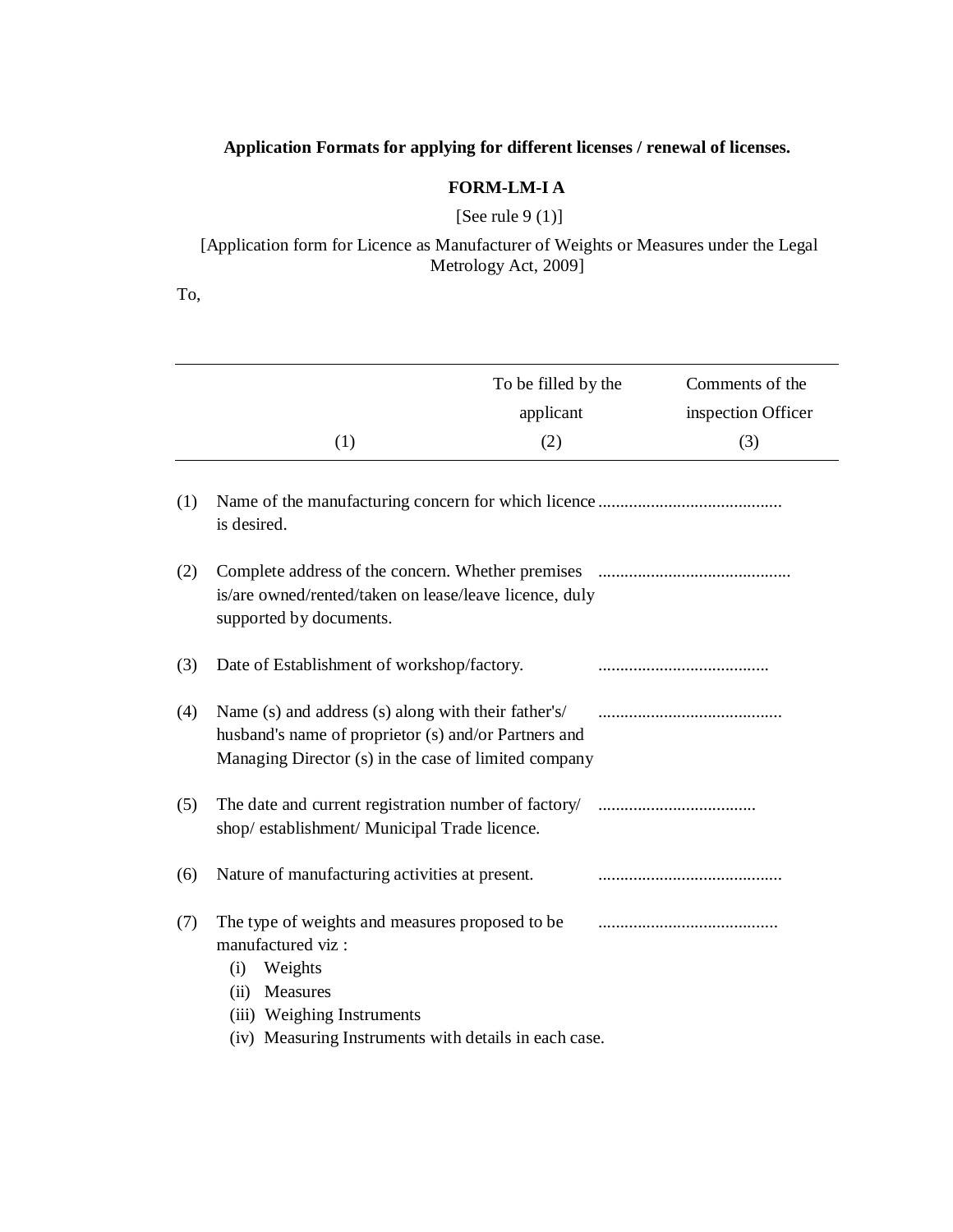| (8)  |                                                                                                                                                                                                                            |  |  |
|------|----------------------------------------------------------------------------------------------------------------------------------------------------------------------------------------------------------------------------|--|--|
|      | Skilled<br>(i)<br>Semi-skilled                                                                                                                                                                                             |  |  |
|      | (ii)<br>Unskilled                                                                                                                                                                                                          |  |  |
|      | (iii)<br>Specialist trained in the line                                                                                                                                                                                    |  |  |
|      | (iv)                                                                                                                                                                                                                       |  |  |
| (9)  | The monogram or trade mark intended to be imprinted<br>on weights and measures to be manufactured.                                                                                                                         |  |  |
|      | (10) Details of machinery, tools accessories, owned and<br>used for manufacturing weights measures etc.                                                                                                                    |  |  |
|      | (11) Details of foundry/workshop facilities arranged.<br>Whether ownership, long term lease etc.                                                                                                                           |  |  |
|      | (12) Facilities of steel casting and hardness testing of<br>Vital parts etc or other means.                                                                                                                                |  |  |
|      | (13) Availability of electric energy.                                                                                                                                                                                      |  |  |
|      | (14) Details of loan received from Government or financial<br>Institution. If so, give details.                                                                                                                            |  |  |
|      | (15) Name of bankers, if any.                                                                                                                                                                                              |  |  |
|      | Professional Tax registration Number/IT Number.                                                                                                                                                                            |  |  |
|      | (17) Have you applied previously for a manufacturer's<br>licence? If so, when and with what results?                                                                                                                       |  |  |
| (18) | (a) Whether the item (s) proposed to be<br>manufactured will be sold within the State or<br>out side the state or both.<br>(b) Details of Model Approval received from<br>Government of India;<br>(c) When can you produce |  |  |
|      | for inspection samples of your products for which<br>licence is desired?                                                                                                                                                   |  |  |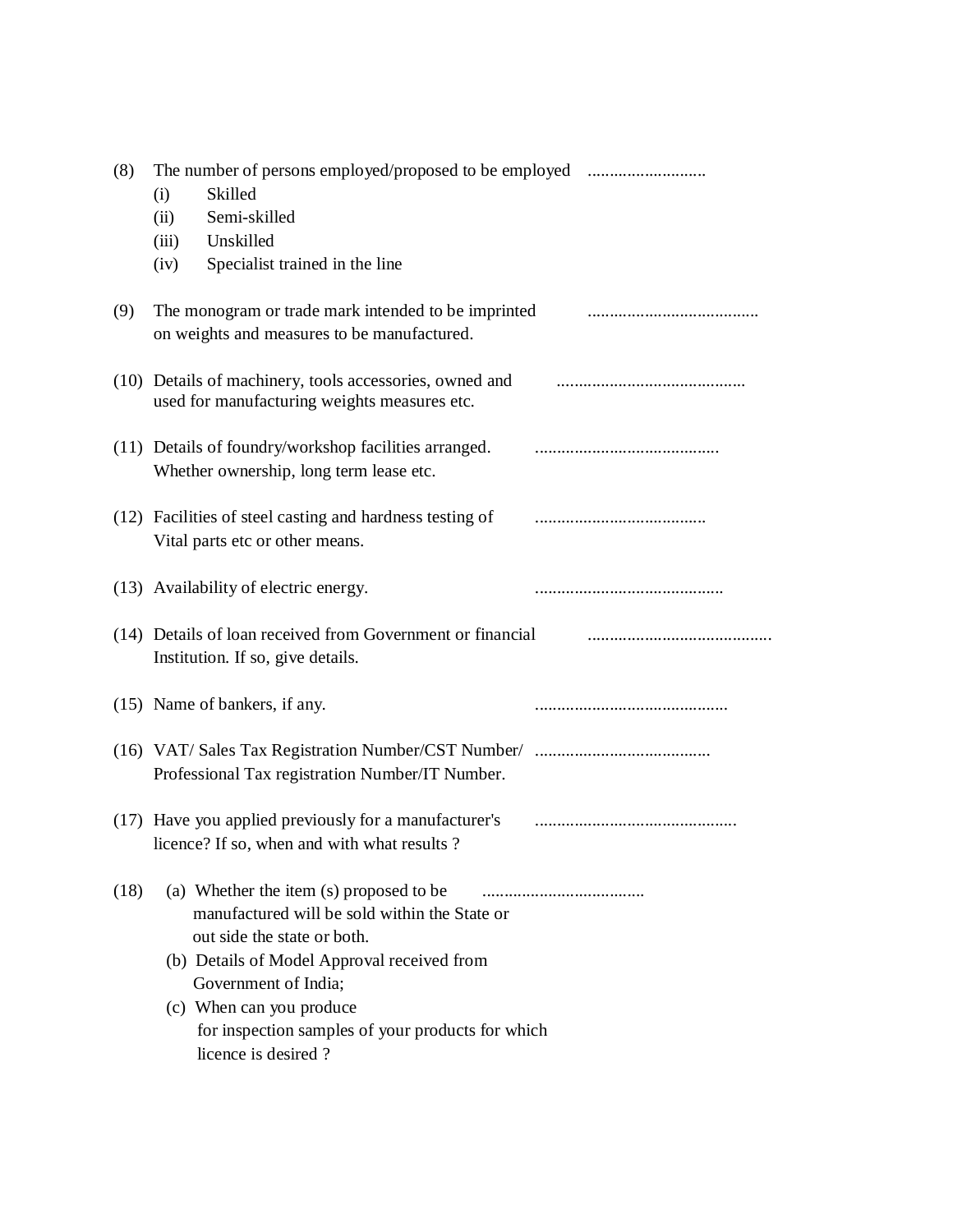#### **To be certified by the applicant (s)**

Certified that I / We have read the Legal Metrology Act, 2009 and the Goa Legal Metrology Rules, 2011 and agree to abide by the same and also the administrative orders and instructions issued or to be issued thereunder.

I / We agree to deposit the Scheduled licence fees with Government as soon as required to do so by the Licencing Authority.

All the information furnished above is true to the best of my / our knowledge.

Place: ...................................

Date: Signature and Designation

#### **To be filled in by Departmental Officer of the State Government**

Date of Receipt of Application:

Serial Number of application:

Date of inspection:

Recommendation of Inspecting Officer:

Place: ...................................

Date: Signature and Designation of Inspecting Officer